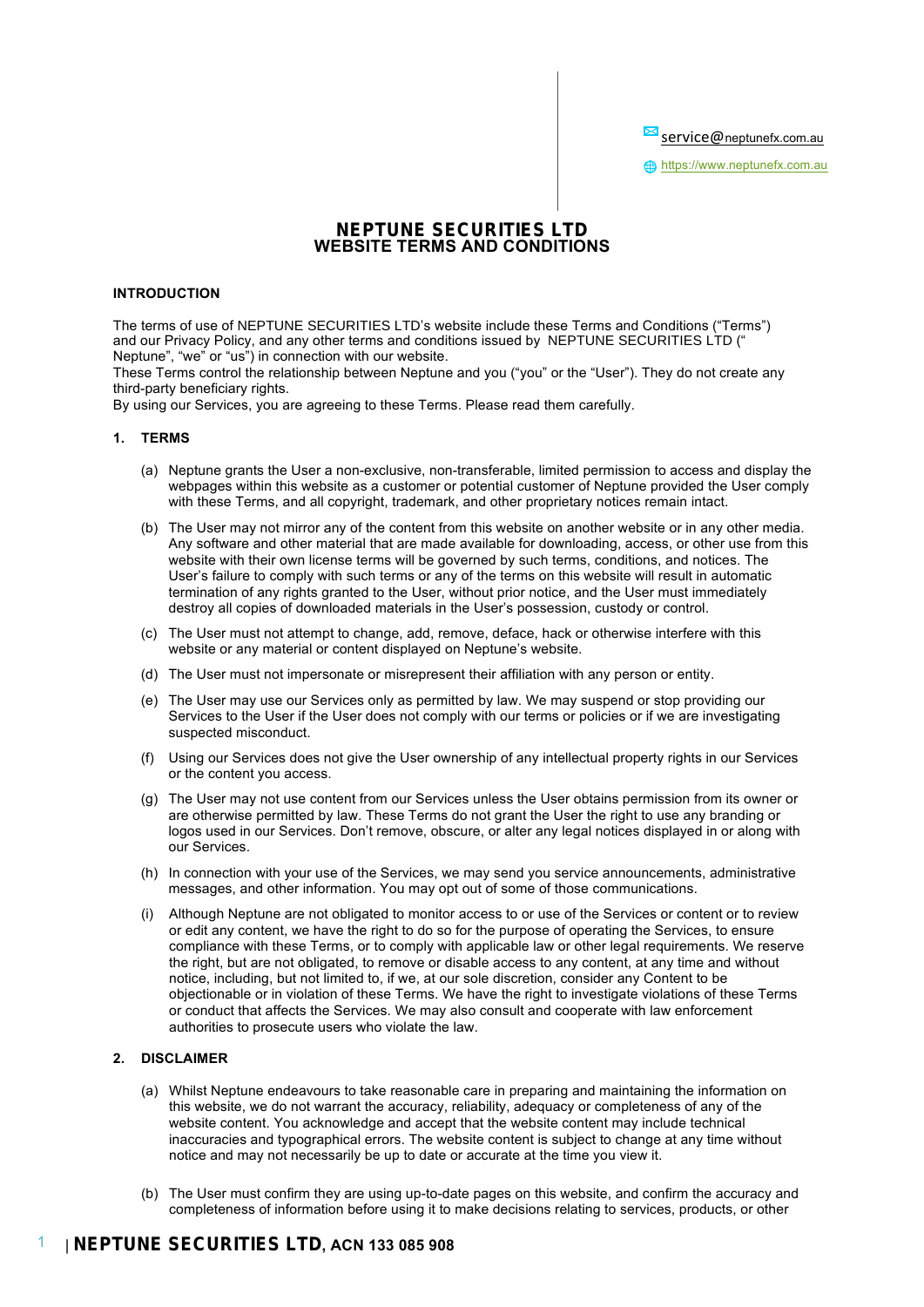material described on this website.

- (c) To the extent permitted by law, Neptune disclaims all liability for loss directly or indirectly arising from your use of or reliance on the website and the website content.
- (d) Neptune does not guarantee that access to the Neptune website will be uninterrupted or that the website is free from viruses or anything else which may damage any computer which accesses the Neptune website or any data on such a computer.
- (e) If any term in this Term of Use is found by competent judicial authority to be unenforceable in any respect, the validity of the remainder of this Term of Use will be unaffected, provided that such unenforceability does not materially affect the parties' rights under this Term of Use.

#### **3. USER REPRESENTATIONS**

The User hereby represents, warrants and covenants as follows:

- (a) The User has read, understands and agrees to be bound by these Terms.
- (b) The User must use the services and software responsibly. The User's access to and use of the website will be in accordance with these Terms as well as all applicable federal, state, and local laws, regulations, and treaties.

## **4. INTELLECTUAL PROPERTY RIGHTS**

All content and functionality, including all information, text, images, graphic, software and advertisements (collectively referred to as "material") contained in the website are protected by Australian law, including copyright and trademark laws, and all rights are reserved. Except where expressly stated all material on the website are presented for the User's information only, and the User is not permitted to download or reproduce any material except when reasonably necessary to access and/or use the website.

#### **5. CONFIDENTIALITY AND SECUIRTY**

- (a) The User is responsible for maintaining the confidentiality and security of any and all account names, User IDs, and any other security feature that the User uses to access the website.
- (b) Neptune shall not bear any liability for any damage or interruptions caused by any computer viruses, spyware, or other malware that may affect the User's computer or other equipment, or any phishing, spoofing, or other attack.

### **6. WARRANTIES**

- (a) The services provided by Neptune are "AS IS". To the maximum extent permitted by law, Neptune disclaim all warranties, express or implied, including the implied warranties of non-infringement, merchantability, and fitness for a particular purpose. Neptune makes no commitments about the content on the website.
- (b) Neptune further disclaims any warrant that:
	- i. The services or software will meet the User's requirements or will be constantly available, uninterrupted, timely, secure or error-free;
	- ii. The results obtained from the use of the services or software will be effective, accurate, or reliable;
	- iii. The quality of the services or software will meet the User's expectations; or
	- iv. Any errors or defects in the services or software will be corrected.

#### **7. BUSINESS USE OF OUR SERVICES**

If you are using our Services on behalf of a business, that business accepts these Terms. It will hold harmless and indemnify Neptune and its affiliates, officers, agents, and employees from any claim, suit or action arising from or related to the use of the Services or violation of these Terms, including any liability or expense arising from claims, losses, damages, suits, judgments, litigation costs and attorneys' fees.

#### **8. THIRD PARTY WEBSITES**

Neptune's Website may contain links to other websites operated, controlled or produced by third parties.

# 2 | **NEPTUNE SECURITIES LTD, ACN 133 085 908**